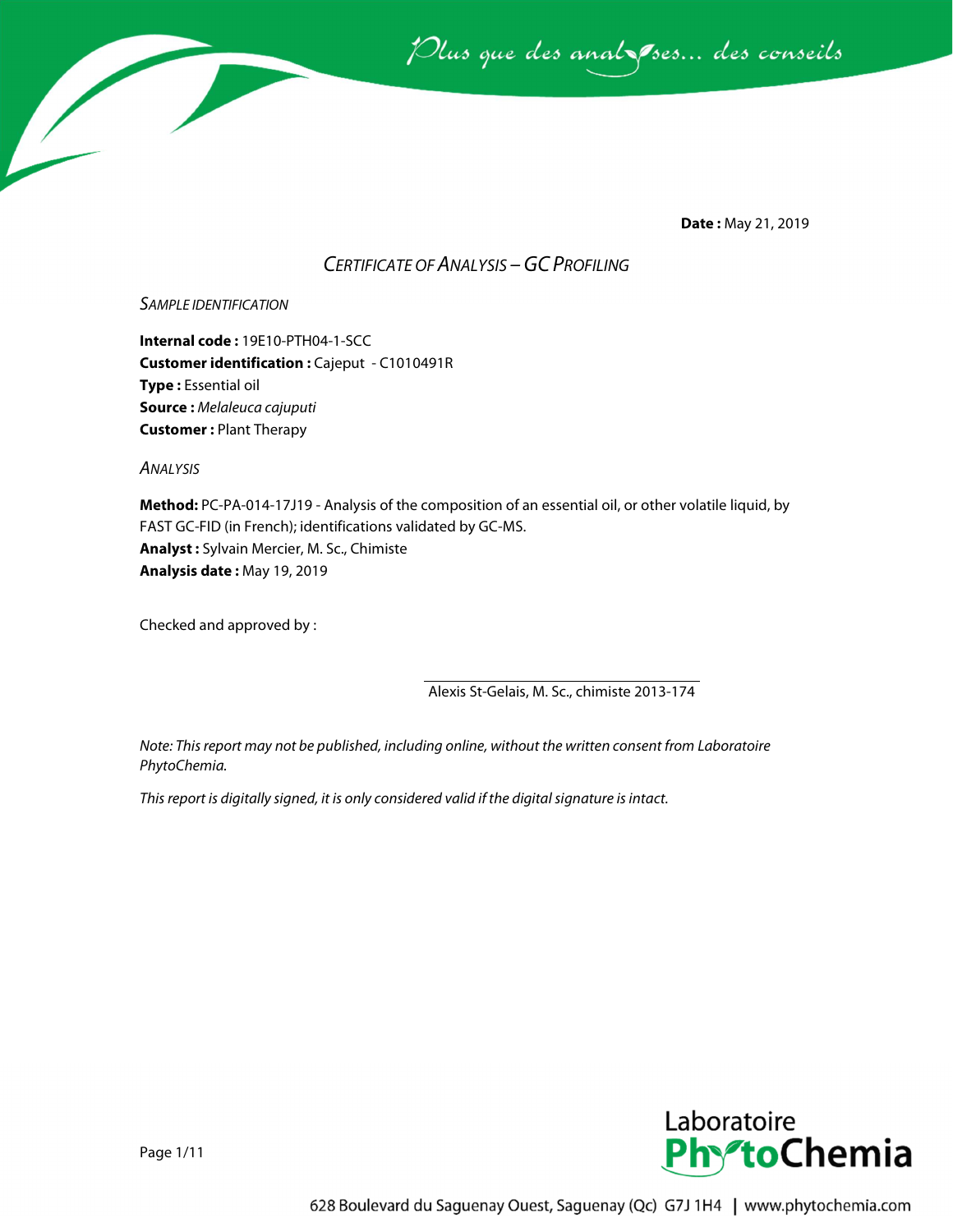## *PHYSICOCHEMICAL DATA*

**Physical aspect:** Faintly yellow liquid **Refractive index:** 1.4701 ± 0.0003 (20 °C)

*CONCLUSION*

No adulterant, contaminant or diluent has been detected using this method.



Laboratoire<br>PhytoChemia<br>*Plus que des analyses... des conseils*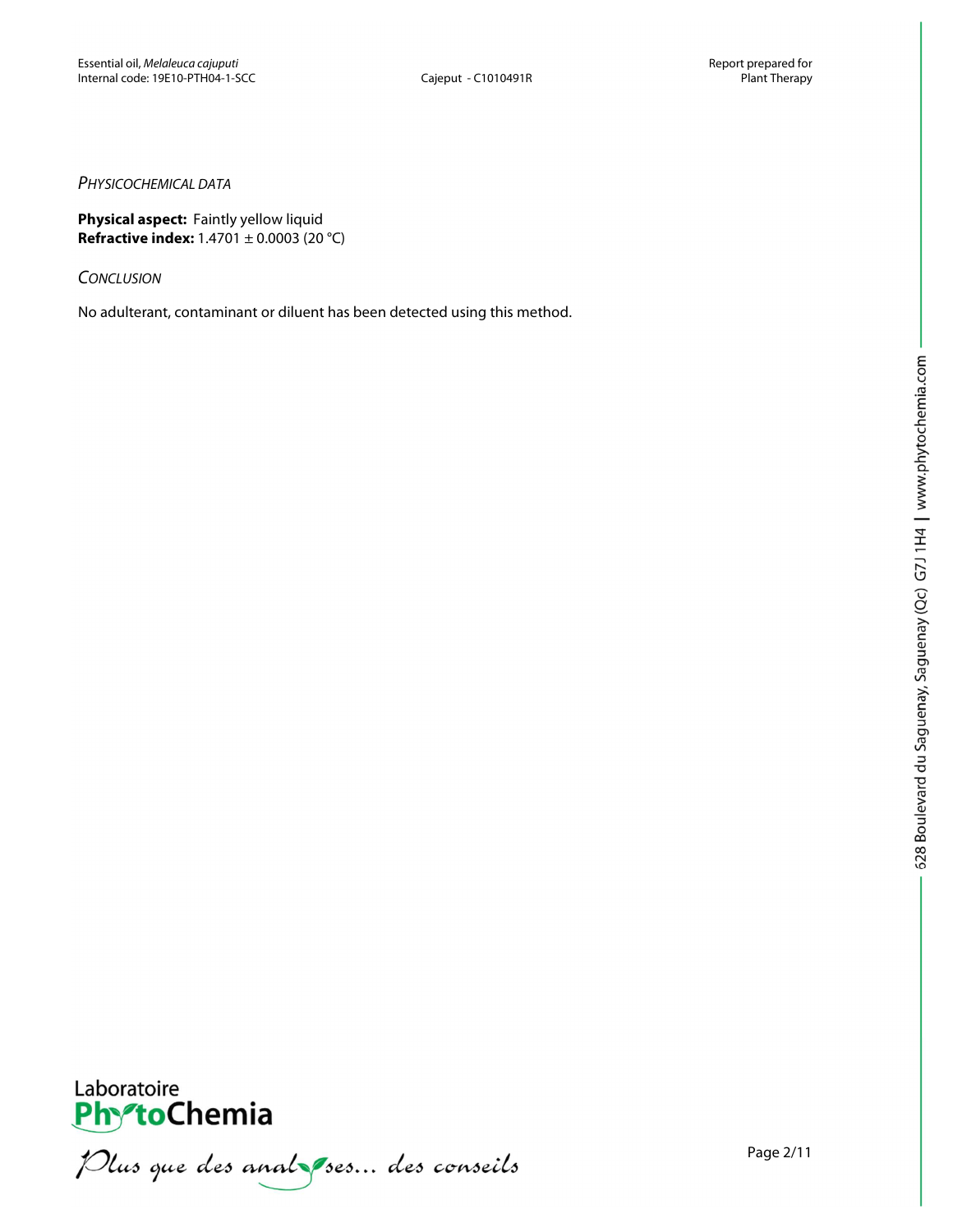### *ANALYSIS SUMMARY*

| <b>Identification</b>    | DB-5 (%)     | DB-WAX (%)   | <b>Classe</b>          |
|--------------------------|--------------|--------------|------------------------|
| Isovaleral               | 0.01         | 0.01         | Aliphatic aldehyde     |
| 2-Methylbutyral          | 0.03         | 0.03         | Aliphatic aldehyde     |
| Isoamyl alcohol          | tr           | $0.03*$      | Aliphatic alcohol      |
| 2-Methylbutanol          | 0.01         | $[0.03]*$    | Aliphatic alcohol      |
| Methyl 2-methylbutyrate  | 0.04         | 0.03         | Aliphatic ester        |
| 2,4-Dimethyl-3-pentanone | 0.02         | 0.02         | Aliphatic ketone       |
| 2-Methylbutyl acetate    | 0.01         | 0.01         | Aliphatic ester        |
| a-Thujene                | 0.62         | 0.60         | Monoterpene            |
| a-Pinene                 | 3.60         | 3.45         | Monoterpene            |
| Camphene                 | $0.04*$      | 0.03         | Monoterpene            |
| a-Fenchene               | $[0.04]*$    | 0.01         | Monoterpene            |
| Benzaldehyde             | 0.11         | 0.11         | Simple phenolic        |
| β-Pinene                 | $2.55*$      | 2.41         | Monoterpene            |
| Sabinene                 | $[2.55]^{*}$ | 0.07         | Monoterpene            |
| <b>Myrcene</b>           | 1.12         | 1.10         | Monoterpene            |
| a-Phellandrene           | $0.23*$      | 0.16         | Monoterpene            |
| Pseudolimonene           | $[0.23]$ *   | 0.07         | Monoterpene            |
| ∆3-Carene                | 0.05         | 0.05         | Monoterpene            |
| a-Terpinene              | 0.59         | 0.58         | Monoterpene            |
| para-Cymene              | 1.14         | 1.20         | Monoterpene            |
| Limonene                 | 57.58*       | 6.44         | Monoterpene            |
| 1,8-Cineole              | $[57.58]$ *  | 50.45        | Monoterpenic ether     |
| $(Z)$ - $\beta$ -Ocimene | 0.01         | $3.05*$      | Monoterpene            |
| $(E)-\beta$ -Ocimene     | 0.03         | 0.03         | Monoterpene            |
| γ-Terpinene              | 3.05         | $[3.05]^{*}$ | Monoterpene            |
| para-Cymenene            | $1.67*$      | 0.01         | Monoterpene            |
| Terpinolene              | $[1.67]^{*}$ | 1.64         | Monoterpene            |
| Linalool                 | 0.37         | 0.38         | Monoterpenic alcohol   |
| para-Mentha-1,3,8-triene | 0.01         | 0.01         | Monoterpene            |
| cis-Rose oxide           | $0.04*$      | 0.02         | Monoterpenic ether     |
| endo-Fenchol             | $[0.04]*$    | $4.65*$      | Monoterpenic alcohol   |
| trans-Rose oxide         | 0.01         | 0.01         | Monoterpenic ether     |
| Isopulegol               | 0.03         | 0.04         | Monoterpenic alcohol   |
| Borneol                  | 0.01         | $7.83*$      | Monoterpenic alcohol   |
| δ-Terpineol              | 0.18         | $[0.56]$ *   | Monoterpenic alcohol   |
| Terpinen-4-ol            | 0.82         | 0.77         | Monoterpenic alcohol   |
| Cryptone                 | 0.01         | $0.04*$      | Normonoterpenic ketone |
| para-Cymen-8-ol          | 0.04         | 0.05         | Monoterpenic alcohol   |
| a-Terpineol              | 7.50         | $[7.83]^{*}$ | Monoterpenic alcohol   |
| Citronellol              | 0.04         | 0.05         | Monoterpenic alcohol   |
| Geraniol                 | 0.04         | 0.06         | Monoterpenic alcohol   |
| δ-Terpinyl acetate       | 0.03         | $[0.04]*$    | Monoterpenic ester     |
| δ-Elemene                | 0.05         | 0.05         | Sesquiterpene          |
| a-Terpinyl acetate       | $0.98*$      | 1.01         | Monoterpenic ester     |
| a-Cubebene               | $[0.98]^{*}$ | 0.01         | Sesquiterpene          |
| Eugenol                  | 0.06         | 0.08         | Phenylpropanoid        |
| a-Ylangene               | 0.17         | 0.17         | Sesquiterpene          |
| a-Copaene                | 0.09         | 0.09         | Sesquiterpene          |

Plus que des analzes... des conseils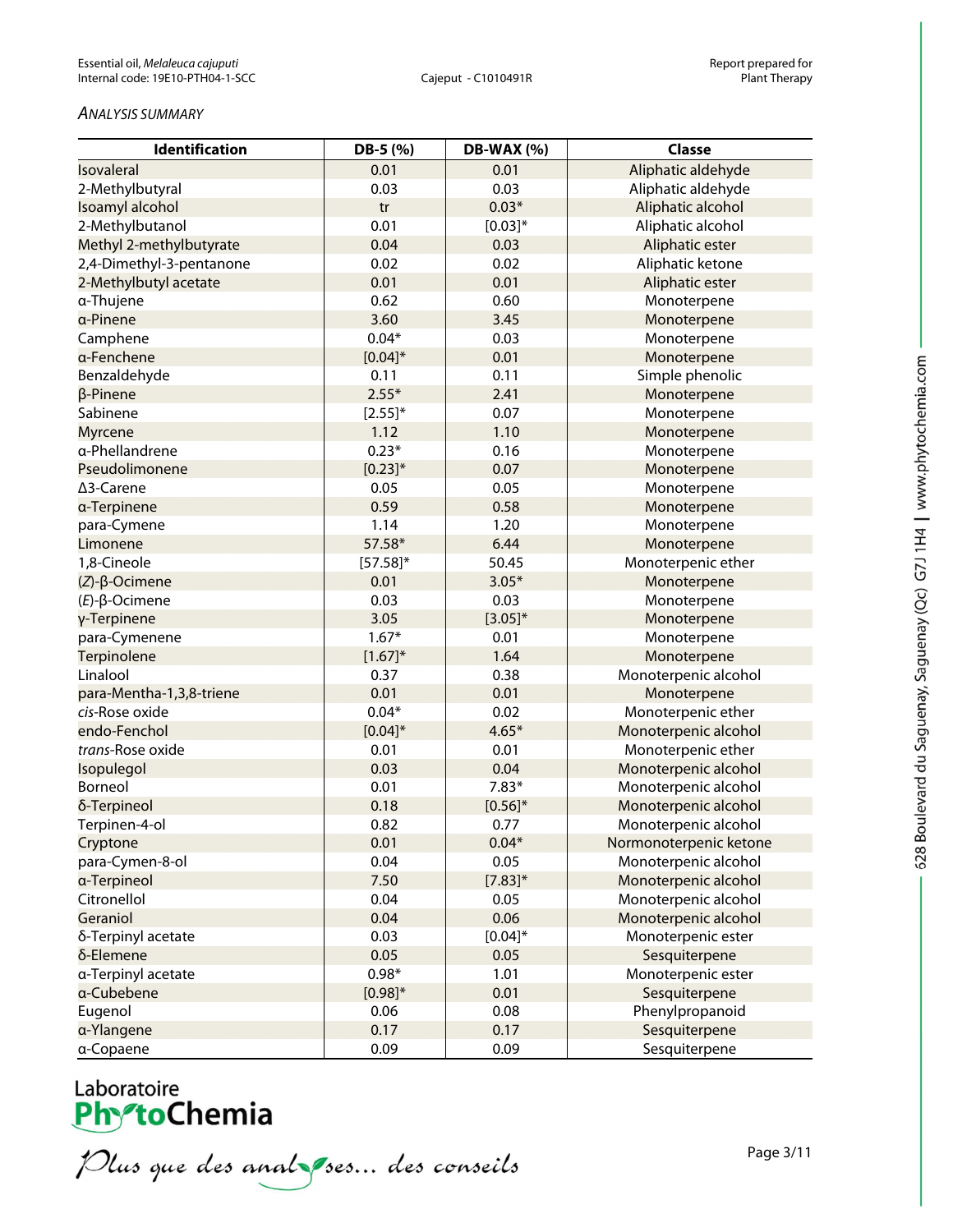| 7-Cubebene                 | 0.04         | 0.04         | Sesquiterpene            |
|----------------------------|--------------|--------------|--------------------------|
| Geranyl acetate            | 0.05         | 0.03         | Monoterpenic ester       |
| β-Elemene                  | 0.21         | $[4.65]$ *   | Sesquiterpene            |
| a-Gurjunene                | 0.09         | 0.08         | Sesquiterpene            |
| β-Maaliene                 | 0.01         | 0.01         | Sesquiterpene            |
| β-Caryophyllene            | 4.40         | $[4.65]^{*}$ | Sesquiterpene            |
| β-Gurjunene                | 0.02         | 0.03         | Sesquiterpene            |
| Aromadendrene              | 0.19         | 0.08         | Sesquiterpene            |
| a-Guaiene                  | $[0.19]^{*}$ | $[4.65]$ *   | Sesquiterpene            |
| Unknown                    | $[0.19]^{*}$ | 0.07         | Sesquiterpene            |
| 6,9-Guaiadiene             | 0.08         | 0.07         | Sesquiterpene            |
| Unknown                    | 0.03         | 0.04         | Sesquiterpene            |
| α-Humulene                 | 2.01         | $2.18*$      | Sesquiterpene            |
| allo-Aromadendrene         | 0.26         | 0.27         | Sesquiterpene            |
| 4,5-diepi-Aristolochene    | 0.05         | 0.56         | Sesquiterpene            |
| Unknown                    | $0.57*$      | $[2.18]^{*}$ | Sesquiterpene            |
| Selina-4,11-diene          | $[0.57]^{*}$ | $[0.56]$ *   | Sesquiterpene            |
| a-Amorphene                | 0.30         | 0.32         | Sesquiterpene            |
| β-Selinene                 | 1.46         | 1.51         | Sesquiterpene            |
| δ-Selinene                 | $0.32*$      | $0.56*$      | Sesquiterpene            |
| Valencene                  | $[0.32]$ *   | 0.10         | Sesquiterpene            |
| Viridiflorene              | $1.71*$      | $[0.56]^{*}$ | Sesquiterpene            |
| a-Selinene                 | $[1.71]$ *   | $1.59*$      | Sesquiterpene            |
| δ-Amorphene                | 0.26         | $[1.59]^{*}$ | Sesquiterpene            |
| γ-Cadinene                 | 0.13         | $0.37*$      | Sesquiterpene            |
| δ-Cadinene                 | $0.22*$      | [0.37]       | Sesquiterpene            |
| trans-Calamenene           | $[0.22]$ *   | 0.01         | Sesquiterpene            |
| Zonarene                   | $[0.22]$ *   | $[0.37]^{*}$ | Sesquiterpene            |
| Selina-4(15),7(11)-diene   | 0.11         | $0.21*$      | Sesquiterpene            |
| a-Calacorene               | $0.14*$      | 0.08         | Sesquiterpene            |
| Selina-3,7(11)-diene       | $[0.14]$ *   | $[0.21]$ *   | Sesquiterpene            |
| Germacrene B               | 0.28         | 0.30         | Sesquiterpene            |
| Spathulenol                | 0.02         | 0.02         | Sesquiterpenic alcohol   |
| Caryophyllene oxide        | $0.23*$      | 0.23         | Sesquiterpenic ether     |
| Caryophyllene oxide isomer | $[0.23]$ *   | 0.01         | Sesquiterpenic ether     |
| Globulol                   | 0.41         | 0.43         | Sesquiterpenic alcohol   |
| Viridiflorol               | 0.65         | 0.65         | Sesquiterpenic alcohol   |
| Guaiol                     | 0.10         | 0.14         | Sesquiterpenic alcohol   |
| Ledol                      | 0.11         | $0.18*$      | Sesquiterpenic alcohol   |
| Humulene epoxide II        | 0.09         | $[0.18]^{*}$ | Sesquiterpenic ether     |
| Unknown                    | 0.05         | 0.08         | Oxygenated sesquiterpene |
| Isoleptospermone           | 0.04         | 0.03         | Sesquiterpenic ketone    |
| Unknown                    | 0.10         | 0.07         | Sesquiterpenic alcohol   |
| Cubenol                    | 0.05         | 0.05         | Sesquiterpenic alcohol   |
| β-Eudesmol                 | 0.16         | 0.16         | Sesquiterpenic alcohol   |
| Unknown                    | $0.27*$      | 0.12         | Oxygenated sesquiterpene |
| a-Eudesmol                 | $[0.27]$ *   | 0.14         | Sesquiterpenic alcohol   |
| Selin-11-en-4a-ol          | $[0.27]^{*}$ | 0.09         | Sesquiterpenic alcohol   |
| <b>Bulnesol</b>            | 0.03         | 0.03         | Sesquiterpenic alcohol   |
| <b>Total identified</b>    | 98.08%       | 97.51%       |                          |

628 Boulevard du Saguenay, Saguenay (Qc) G7J 1H4 | www.phytochemia.com

\*: Two or more compounds are coeluting on this column

[xx]: Duplicate percentage due to coelutions, not taken account in the identified total<br>
Laboratoire<br> **PhytoChemia** 

Plus que des analzes... des conseils

Page 4/11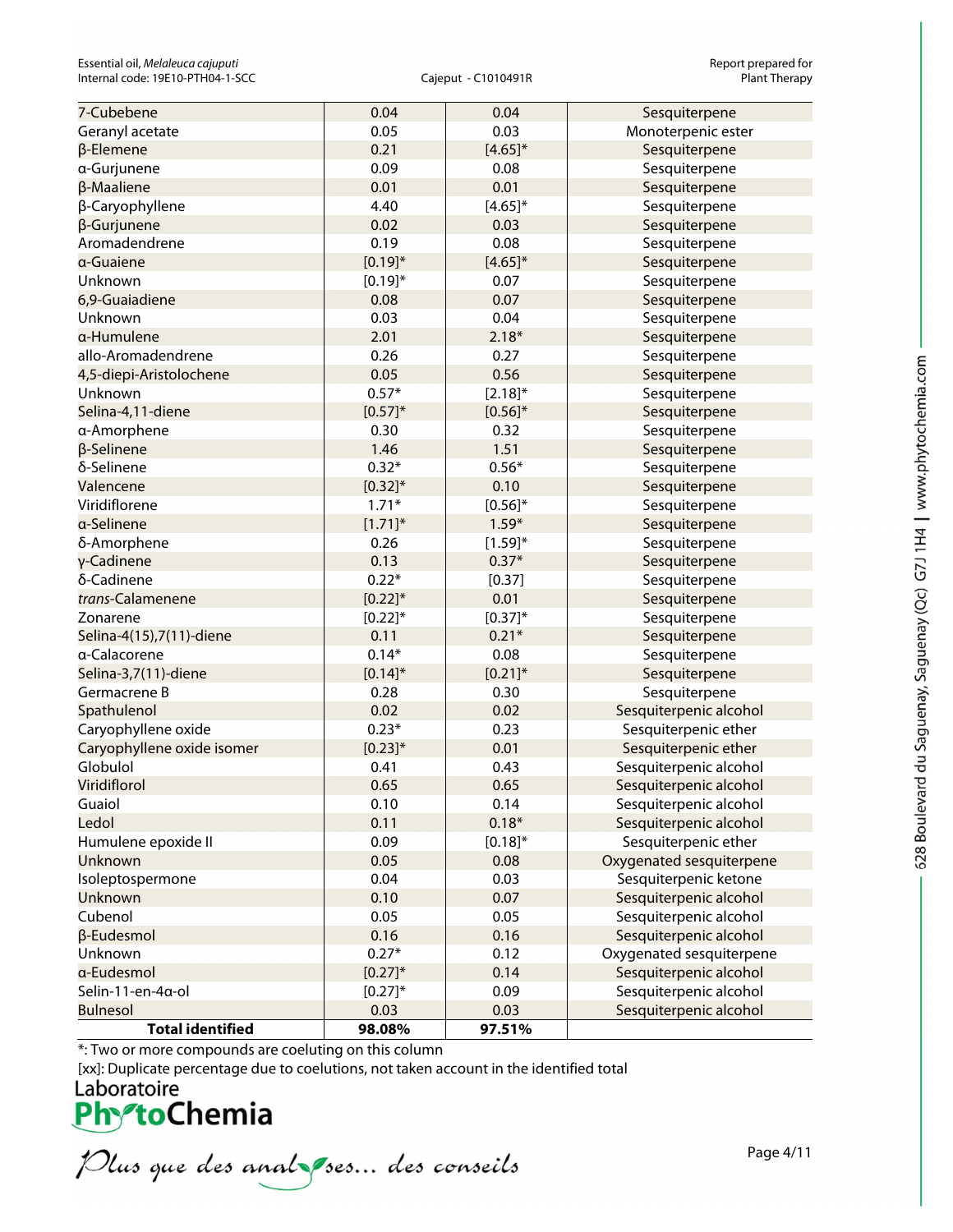# tr: The compound has been detected below 0.005% of total signal.

Note: no correction factor was applied



Laboratoire<br>PhytoChemia<br>*Plus que des analyses*... *des conseils*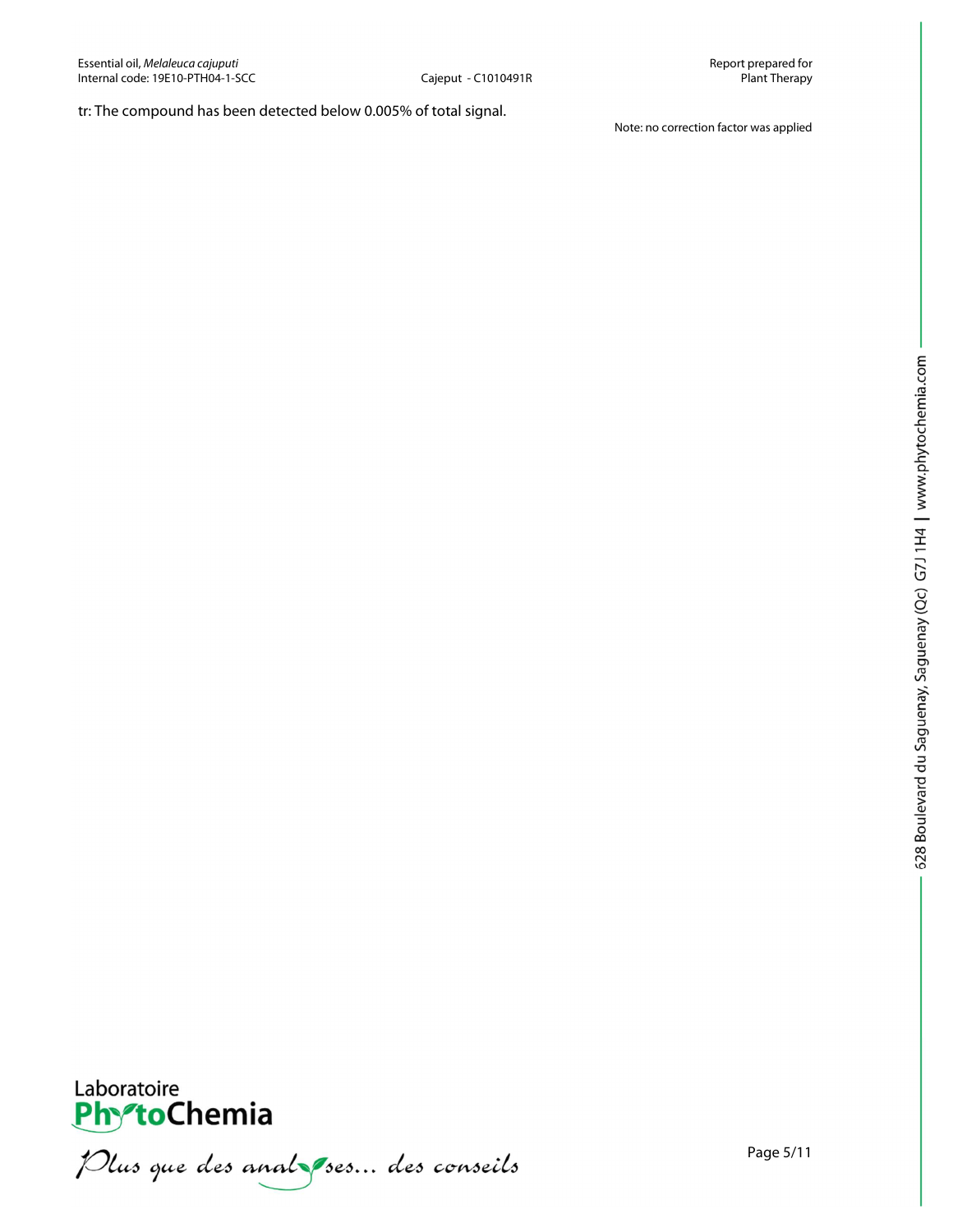# This page was intentionally left blank. The following pages present the complete data of the analysis.



Plus que des anal ses... des conseils

Page 6/11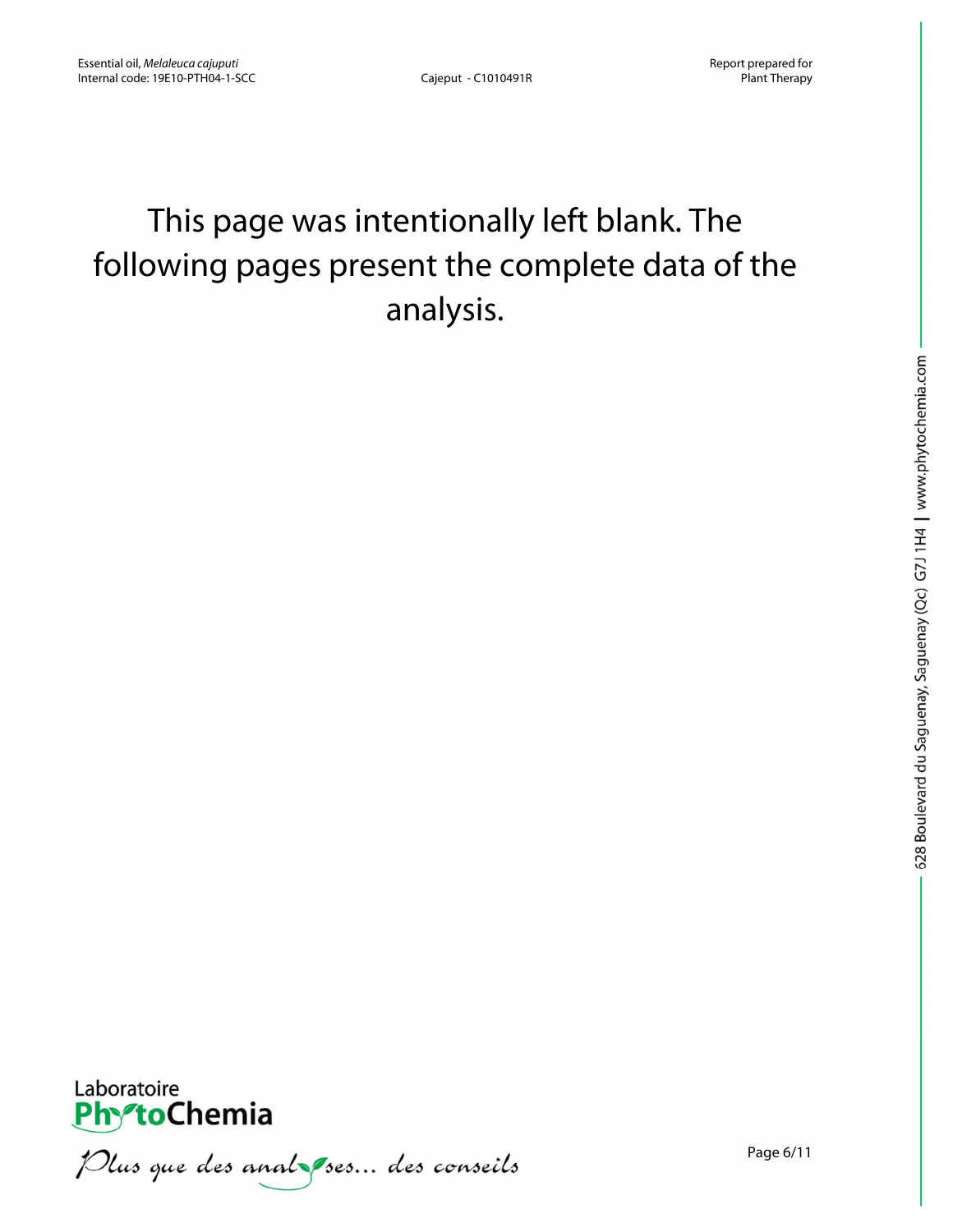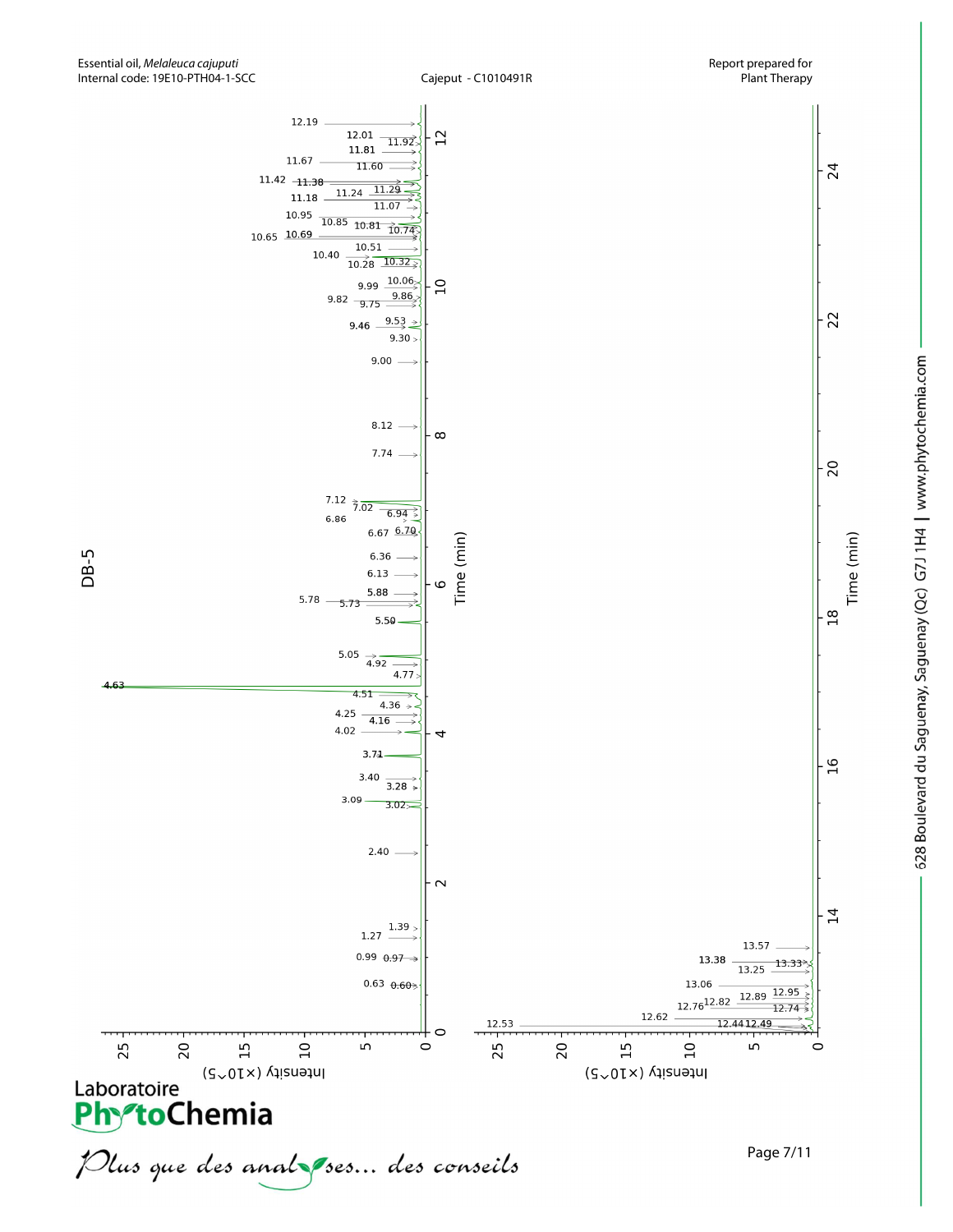

Time (min)

DB-WAX

 $3,51$ 

20

Laboratoire (SvOTX) A

 $15$ 



 $\overline{10}$ 

Intensity (x10<sup>~5</sup>)

2.40  $2.47$ 

1.80  $1.73 \rightarrow$ 

 $1.51$ 

 $0.79 0.81$ 

 $1.27$ 

C

20

 $15$ 

 $\circ$ 

 $2.24$ 

LO<sub>1</sub>

1.45  $1.36$ 

Page 8/11

 $14.84$   $14.89$ 

14.11

 $\overline{10}$ 

Intensity (x10<sup>~5</sup>)

14.60

14.20

12.89

LO.

13.89

14.34

13.57  $\rightarrow$ 

12.97

 $\overline{1}$ 

 $\circ$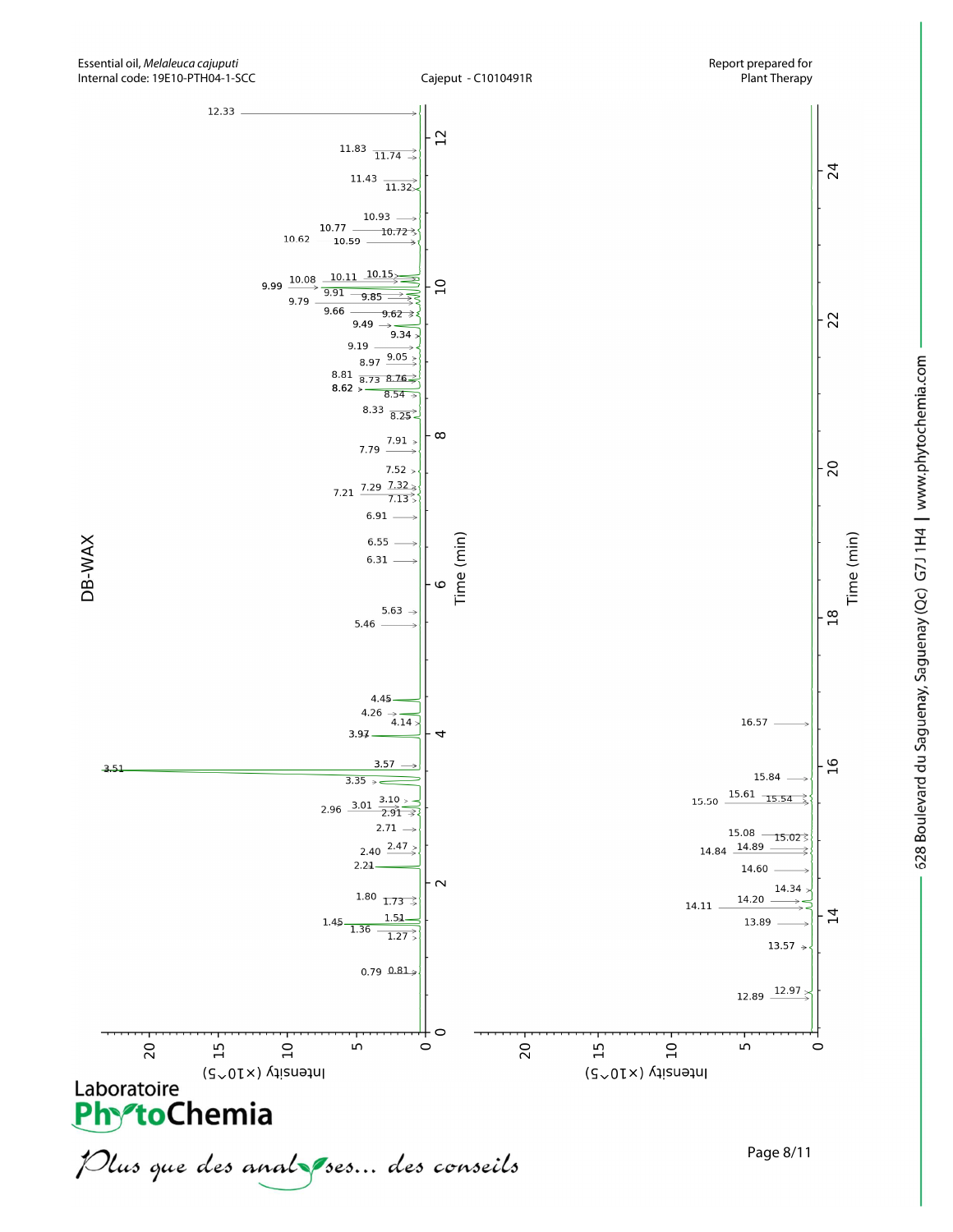# *FULL ANALYSIS DATA*

| <b>Identification</b>        | <b>Column DB-5</b> |        |         | <b>Column DB-WAX</b> |      |        |  |
|------------------------------|--------------------|--------|---------|----------------------|------|--------|--|
|                              | R.T                | R.I    | $\%$    | R.T                  | R.I  | $\%$   |  |
| Isovaleral                   | 0.60               | 641    | 0.01    | 0.80                 | 887  | 0.01   |  |
| 2-Methylbutyral              | 0.63               | 652    | 0.03    | 0.78                 | 880  | 0.03   |  |
| Isoamyl alcohol              | 0.97               | 735    | tr      | $3.57*$              | 1176 | 0.03   |  |
| 2-Methylbutanol              | 0.99               | 737    | 0.01    | $3.57*$              | 1176 | [0.03] |  |
| Methyl 2-<br>methylbutyrate  | 1.27               | 776    | 0.04    | 1.36                 | 978  | 0.03   |  |
| 2,4-Dimethyl-3-<br>pentanone | 1.39               | 793    | 0.02    | 1.27                 | 964  | 0.02   |  |
| 2-Methylbutyl<br>acetate     | 2.40               | 880    | 0.01    | 2.47                 | 1091 | 0.01   |  |
| a-Thujene                    | 3.02               | 925    | 0.62    | 1.51                 | 999  | 0.60   |  |
| a-Pinene                     | 3.09               | 930    | 3.60    | 1.45                 | 992  | 3.45   |  |
| Camphene                     | $3.28*$            | 942    | 0.04    | 1.80                 | 1026 | 0.03   |  |
| a-Fenchene                   | $3.28*$            | 942    | [0.04]  | 1.73                 | 1020 | 0.01   |  |
| Benzaldehyde                 | 3.40               | 951    | 0.11    | 7.52                 | 1461 | 0.11   |  |
| β-Pinene                     | $3.71*$            | 971    | 2.55    | 2.21                 | 1066 | 2.41   |  |
| Sabinene                     | $3.71*$            | 971    | [2.55]  | 2.40                 | 1084 | 0.07   |  |
| Myrcene                      | 4.02               | 992    | 1.12    | 3.01                 | 1133 | 1.10   |  |
| a-Phellandrene               | $4.16*$            | 1001   | 0.23    | 2.91                 | 1126 | 0.16   |  |
| Pseudolimonene               | $4.16*$            | 1001   | [0.23]  | 2.96                 | 1129 | 0.07   |  |
| ∆3-Carene                    | 4.25               | 1007   | 0.05    | 2.71                 | 1110 | 0.05   |  |
| a-Terpinene                  | 4.36               | 1014   | 0.59    | 3.10                 | 1140 | 0.58   |  |
| para-Cymene                  | 4.51               | 1023   | 1.14    | 4.26                 | 1226 | 1.20   |  |
| Limonene                     | $4.63*$            | 1031   | 57.58   | 3.35                 | 1159 | 6.44   |  |
| 1,8-Cineole                  | $4.63*$            | 1031   | [57.58] | 3.51                 | 1172 | 50.45  |  |
| $(Z)-\beta$ -Ocimene         | 4.77               | 1040   | 0.01    | $3.97*$              | 1206 | 3.05   |  |
| $(E)$ -β-Ocimene             | 4.92               | 1049   | 0.03    | 4.14                 | 1218 | 0.03   |  |
| γ-Terpinene                  | 5.05               | 1057   | 3.05    | $3.97*$              | 1206 | [3.05] |  |
| para-Cymenene                | $5.50*$            | 1086   | 1.67    | 6.55                 | 1389 | 0.01   |  |
| Terpinolene                  | $5.50*$            | 1086   | [1.67]  | 4.45                 | 1240 | 1.64   |  |
| Linalool                     | 5.73               | 1100   | 0.37    | 8.25                 | 1515 | 0.38   |  |
| para-Mentha-<br>1,3,8-triene | 5.78               | 1104   | 0.01    | 6.31                 | 1372 | 0.01   |  |
| cis-Rose oxide               | $5.88*$            | 1110   | 0.04    | 5.46                 | 1312 | 0.02   |  |
| endo-Fenchol                 | $5.88*$            | 1110   | [0.04]  | $8.62*$              | 1544 | 4.65   |  |
| trans-Rose oxide             | 6.13               | 1126   | 0.01    | 5.64                 | 1324 | 0.01   |  |
| Isopulegol                   | 6.36               | 1141   | 0.03    | 8.33                 | 1522 | 0.04   |  |
| <b>Borneol</b>               | 6.67               | 1162   | 0.01    | 10.00*               | 1652 | 7.83   |  |
| δ-Terpineol                  | 6.70               | 1164   | 0.18    | $9.66*$ †            | 1625 | [0.56] |  |
| Terpinen-4-ol                | 6.86               | 1174   | 0.82    | 8.76                 | 1554 | 0.77   |  |
| Cryptone                     | 6.94               | 1180   | 0.01    | $9.34*$              | 1600 | 0.04   |  |
| para-Cymen-8-ol              | 7.02               | 1185   | 0.04    | 11.74                | 1797 | 0.05   |  |
| a-Terpineol                  | 7.12               | 1192   | 7.50    | 10.00*               | 1652 | [7.83] |  |
| Citronellol                  | 7.74               | 1234   | 0.04    | 10.92                | 1729 | 0.05   |  |
| Geraniol                     | 8.12               | 1260   | 0.04    | 11.83                | 1806 | 0.06   |  |
| δ-Terpinyl acetate           | 9.00               | 1315   | 0.03    | $9.34*$              | 1600 | [0.04] |  |
| δ-Elemene                    | 9.30               | 1336   | 0.05    | 7.13                 | 1432 | 0.05   |  |
| Torninul acotato             | $0.16*$            | $12A0$ | 0.00    | 0.01                 | 161E | 1.01   |  |

a-Terpinyl acetate 9.46\* 1348 0.98 |<br>Laboratoire<br>**PhYtoChemia**<br>*Plus que des anal ses... des conseils* 

628 Boulevard du Saguenay, Saguenay (Qc) G7J 1H4 | www.phytochemia.com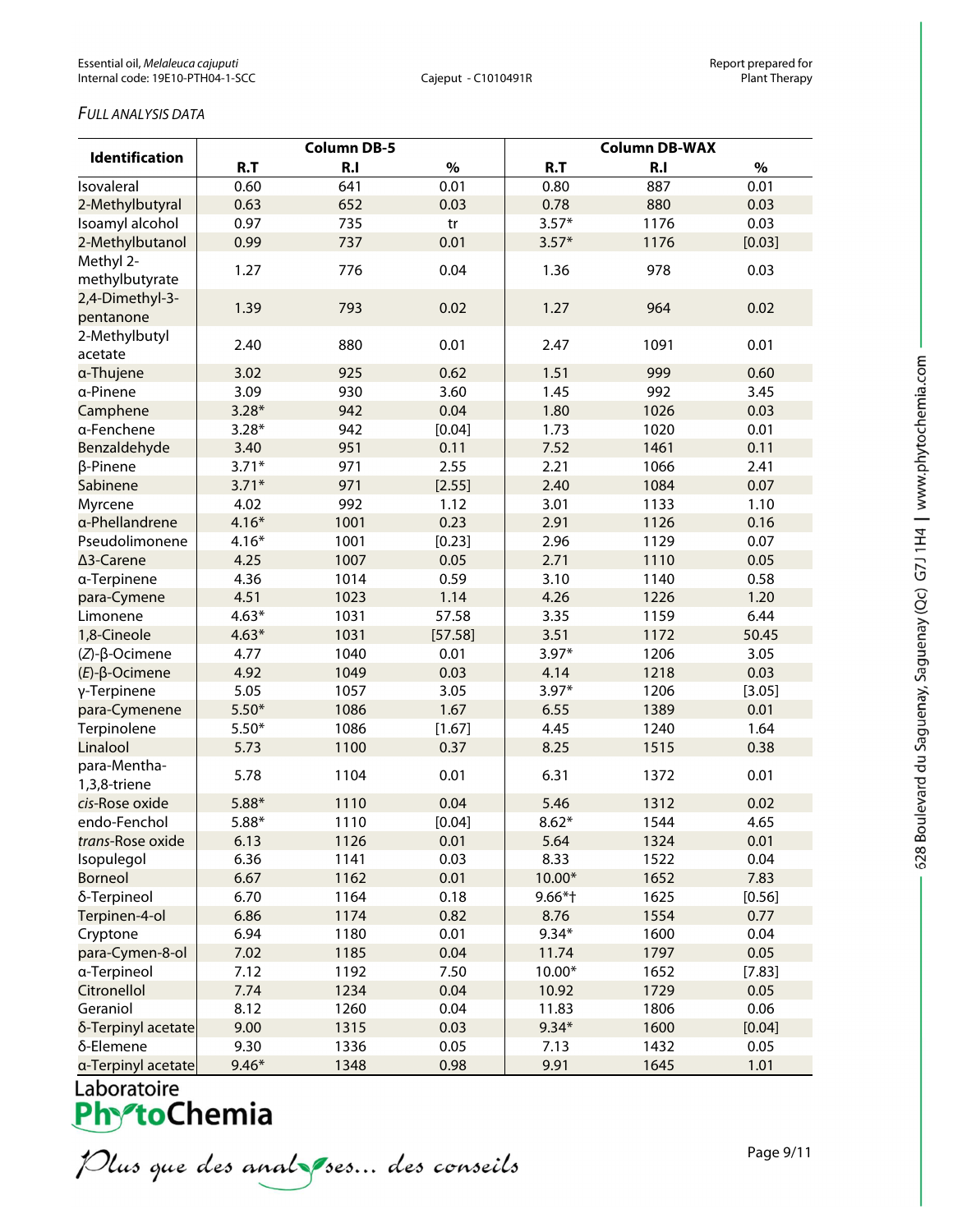| a-Cubebene                                                                              | $9.46*$  | 1348 | [0.98] | 6.91      | 1416 | 0.01   |
|-----------------------------------------------------------------------------------------|----------|------|--------|-----------|------|--------|
| Eugenol                                                                                 | 9.53     | 1353 | 0.06   | 15.02     | 2099 | 0.08   |
| a-Ylangene                                                                              | 9.75     | 1369 | 0.17   | 7.22      | 1438 | 0.17   |
| a-Copaene                                                                               | 9.82     | 1374 | 0.09   | 7.32      | 1446 | 0.09   |
| 7-Cubebene                                                                              | 9.86     | 1377 | 0.04   | 7.29      | 1443 | 0.04   |
| Geranyl acetate                                                                         | 9.99     | 1386 | 0.05   | 10.72     | 1712 | 0.03   |
| β-Elemene                                                                               | 10.06    | 1391 | 0.21   | $8.62*$   | 1544 | [4.65] |
| a-Gurjunene                                                                             | 10.28    | 1406 | 0.09   | 7.79      | 1481 | 0.08   |
| β-Maaliene                                                                              | 10.32    | 1409 | 0.01   | 7.91      | 1490 | 0.01   |
| β-Caryophyllene                                                                         | 10.40    | 1416 | 4.40   | $8.62*$   | 1544 | [4.65] |
| β-Gurjunene                                                                             | 10.51    | 1424 | 0.02   | 8.54      | 1537 | 0.03   |
| Aromadendrene                                                                           | 10.66†   | 1434 | 0.19   | 8.73      | 1552 | 0.08   |
| a-Guaiene                                                                               | 10.69*†  | 1437 | [0.19] | $8.62*$   | 1544 | [4.65] |
| Unknown [m/z<br>161, 105 (69), 119<br>(42), 91 (41), 204<br>(38)]                       | 10.69*†  | 1437 | [0.19] | 9.05      | 1577 | 0.07   |
| 6,9-Guaiadiene                                                                          | 10.74    | 1441 | 0.08   | 8.81      | 1559 | 0.07   |
| Unknown [m/z<br>91, 161 (92), 105<br>(85), 119 (63), 133<br>(53), 79 (49), 204<br>(46)] | 10.81    | 1446 | 0.03   | 8.97      | 1571 | 0.04   |
| a-Humulene                                                                              | 10.85    | 1449 | 2.01   | $9.49*$   | 1611 | 2.18   |
| allo-                                                                                   |          |      |        |           |      |        |
| Aromadendrene                                                                           | 10.94    | 1456 | 0.26   | 9.19      | 1588 | 0.27   |
| 4,5-diepi-<br>Aristolochene                                                             | 11.07    | 1466 | 0.05   | $9.62+$   | 1622 | 0.56   |
| Unknown [m/z<br>161, 91 (97), 105<br>$(76)$ , 119 $(61)$ , 41<br>(55) 204 (44)]         | $11.18*$ | 1473 | 0.57   | $9.49*$   | 1611 | [2.18] |
| Selina-4,11-diene                                                                       | $11.18*$ | 1473 | [0.57] | $9.66*$ † | 1625 | [0.56] |
| a-Amorphene                                                                             | 11.24    | 1478 | 0.30   | 9.79      | 1636 | 0.32   |
| β-Selinene                                                                              | 11.29    | 1482 | 1.46   | 10.08     | 1659 | 1.51   |
| δ-Selinene                                                                              | 11.38*   | 1489 | 0.32   | $9.85*$   | 1641 | 0.56   |
| Valencene                                                                               | $11.38*$ | 1489 | [0.32] | 10.11     | 1662 | 0.10   |
| Viridiflorene                                                                           | $11.42*$ | 1492 | 1.71   | $9.85*$   | 1641 | [0.56] |
| a-Selinene                                                                              | $11.42*$ | 1492 | [1.71] | $10.15*$  | 1665 | 1.59   |
| δ-Amorphene                                                                             | 11.60    | 1505 | 0.26   | $10.15*$  | 1665 | [1.59] |
| γ-Cadinene                                                                              | 11.67    | 1511 | 0.13   | 10.59*†   | 1701 | 0.37   |
| δ-Cadinene                                                                              | $11.81*$ | 1522 | 0.22   | 10.62†    | 1703 | [0.37] |
| trans-Calamenene                                                                        | $11.81*$ | 1522 | [0.22] | 11.43     | 1772 | 0.01   |
| Zonarene                                                                                | $11.81*$ | 1522 | [0.22] | 10.59*+   | 1701 | [0.37] |
| Selina-4(15), 7(11)-<br>diene                                                           | 11.92    | 1530 | 0.11   | $10.77*$  | 1716 | 0.21   |
| a-Calacorene                                                                            | $12.01*$ | 1538 | 0.14   | 12.33     | 1849 | 0.08   |
| Selina-3,7(11)-<br>diene                                                                | $12.01*$ | 1538 | [0.14] | $10.77*$  | 1716 | [0.21] |
| Germacrene B                                                                            | 12.19    | 1551 | 0.28   | 11.32     | 1762 | 0.30   |
| Spathulenol                                                                             | 12.44    | 1572 | 0.02   | 14.60     | 2059 | 0.02   |
| Caryophyllene                                                                           | 12.50*   | 1576 | 0.23   | 12.97     | 1907 | 0.23   |

Plus que des analzes... des conseils